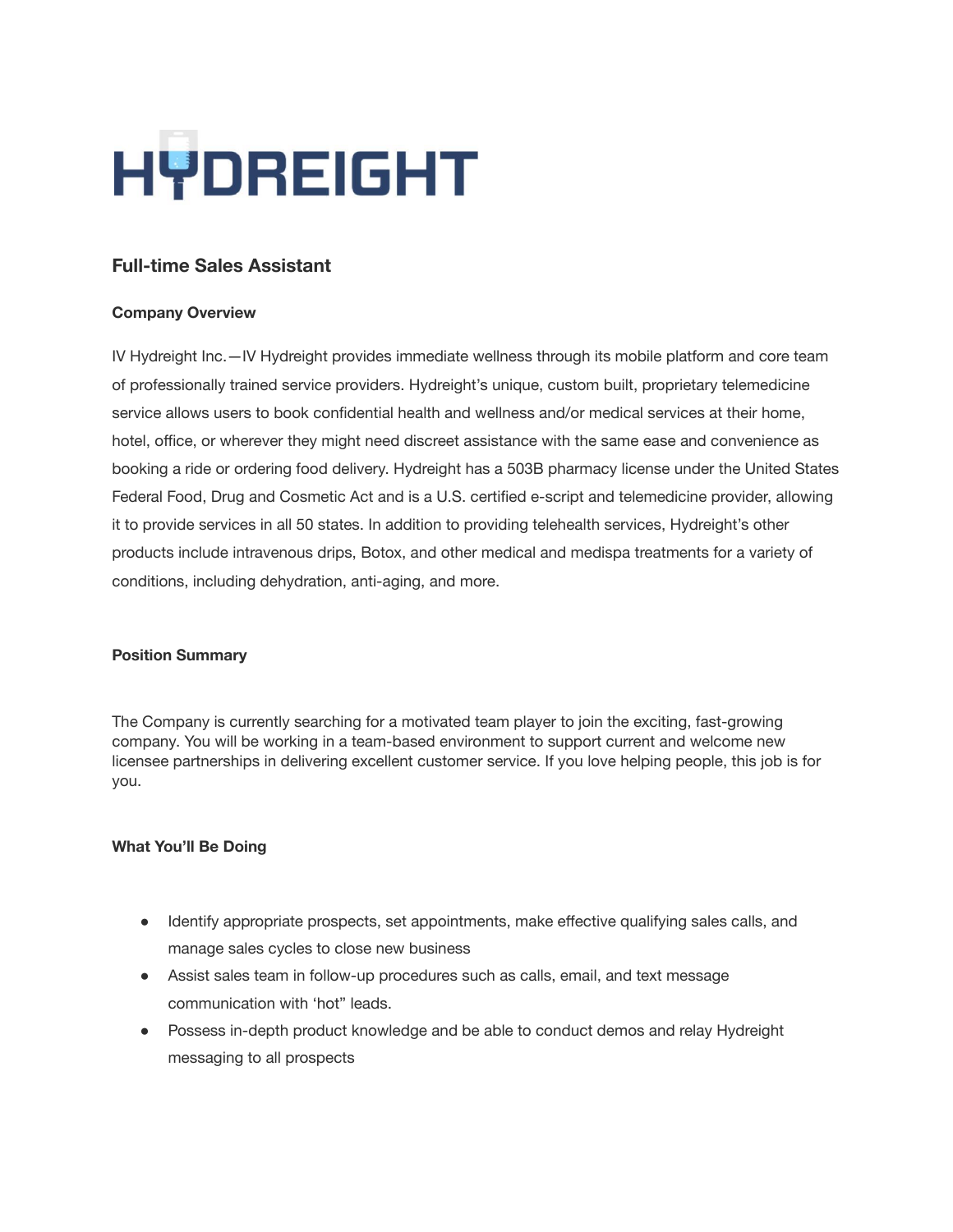- Achieve sales goals by assessing current client needs and following a defined selling process with potential buyers, often utilizing product demos and presentations
- Coordinate with other sales reps to ensure company quotas and standards are being met, performing market research and regular competitor monitoring
- Manage contact within HubSpot applying the correct fields and labels to ensure easy high-level visibility of the prospect funnel

## **What You Bring**

- At least 1+ years experience working in a sales division or a background in sales is preferred
- Knowledge and understanding of sales targets, deals, generating leads
- Ability and drive to not only meet but also exceed sales goals
- Exceptional negotiation skills and ability to review contracts with prospective clients
- Knowledge and understanding of target market and current market trends
- Proficient at online systems such as CRM ( working knowledge of google suite, docs, sheets, excel, microsoft word, hubspot)
- Ability to prepare weekly and monthly sales reports
- Ability to provide sales presentations both internally and externally to a range of prospective clients
- Ability to communicate challenges and solutions in a simple and concise manner
- High analytical awareness
- Excellent customer service skills, attention to detail, patience, and high degree of emotional intelligence
- General Administrative skills
- Outstanding analytical and problem solving skills, combined with the ability to provide quick and effective resolutions
- A positive attitude and ability to excel under pressure (Resiliency & Discernment)
- High levels of empathy and the ability to grow/develop off of feedback
- Collaborative and adaptable team player
- Exceptional communication, presentation and organizational skills
- Proficient speaking to clients on phone and through email

## **About You**